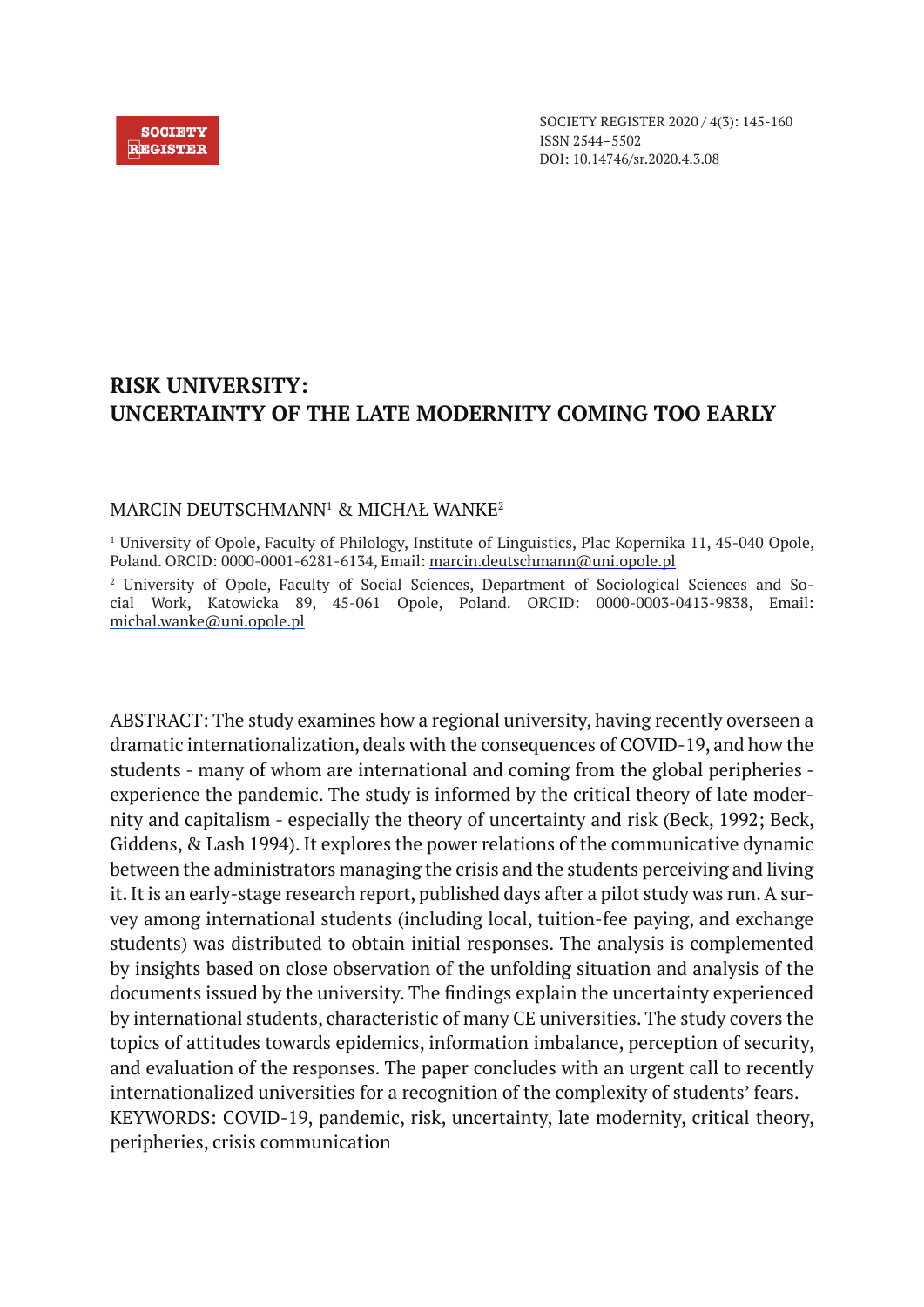#### **TRYING TO GRASP A CHANGE COMING TOO EARLY**

We are witnesses of a great social experiment and at the same time a big social change, at least a temporal one. The pandemic caused by the novel coronavirus proves to have transformative potential, as did the other great epidemics studied by sociologists, like HIV/AIDS (Lupton 1994). Moreover, it is also obviously fundamental for sociology to document the change in general. The change we are attempting to capture is deeply (and irrationally<sup>1</sup>) unexpected, rapid, even given the accelerating nature of the social reality (Hsu, Elliott, 2014), thorough and comprehensive. It encapsulates all dimensions of social lives, both of groups and individuals: economic, interactive, mediated, and ritual - power relations and structures as well as identities and selves we live by.

This paper has two specific aims, apart from a general sociological response to the shifting social reality. First, it is to examine how an international university in Eastern Europe deals with the consequences of the COVID-19, and second, how the students experience the epidemics. It must be stressed that Poland has only recently seen a sharp increase in internationalization rates and is a novice, institutionally and socially speaking. Moreover, compared to the Western European parts of the EU academic market, Poland is significantly cheaper and attracts students of the global periphery rather than centers, which results in the students having fewer resources (in terms of all kinds of capital) and being much more vulnerable than those who study in established universities, which results in different effects of the pandemic when compared to more affluent international students (Ye, 2020). Both the institutions and the students have hence only recently gone through a transition into the realm of international academia, and they are unprepared for yet another change, with the internationalization of higher education being a completely new context to both parties.

We are convinced our rapid response is very much needed to address the radical uncertainty (Pieri, 2020) that has an impact on the experience of the 'new normal' (Waltner-Toews et al., 2020) full of hazards. Sociologists have been theorizing the risk in the context of late modernity for decades now with Ulrich Beck (1992) being the main reference author.

We are seeking to present the university as an example of a peripheral, yet globally interconnected, international university that is additionally embedded in national regulations and directives from the Ministry of Science and Higher Education.

A survey was distributed among the students of international programmes as an immediate response to the unfolding situation in order to obtain their reactions and evaluations in the form of closed- and open-ended questions. This paper attempts to provide an overview of the issues which affect international students of the global peripheries, an already at-risk population.

<sup>1</sup> As Zeynep Tufekci (2020) argues, not only individuals, but also media organizations and leaders struggled to foresee the obvious consequences of the unfolding epidemics due to the complexity of the phenomenon.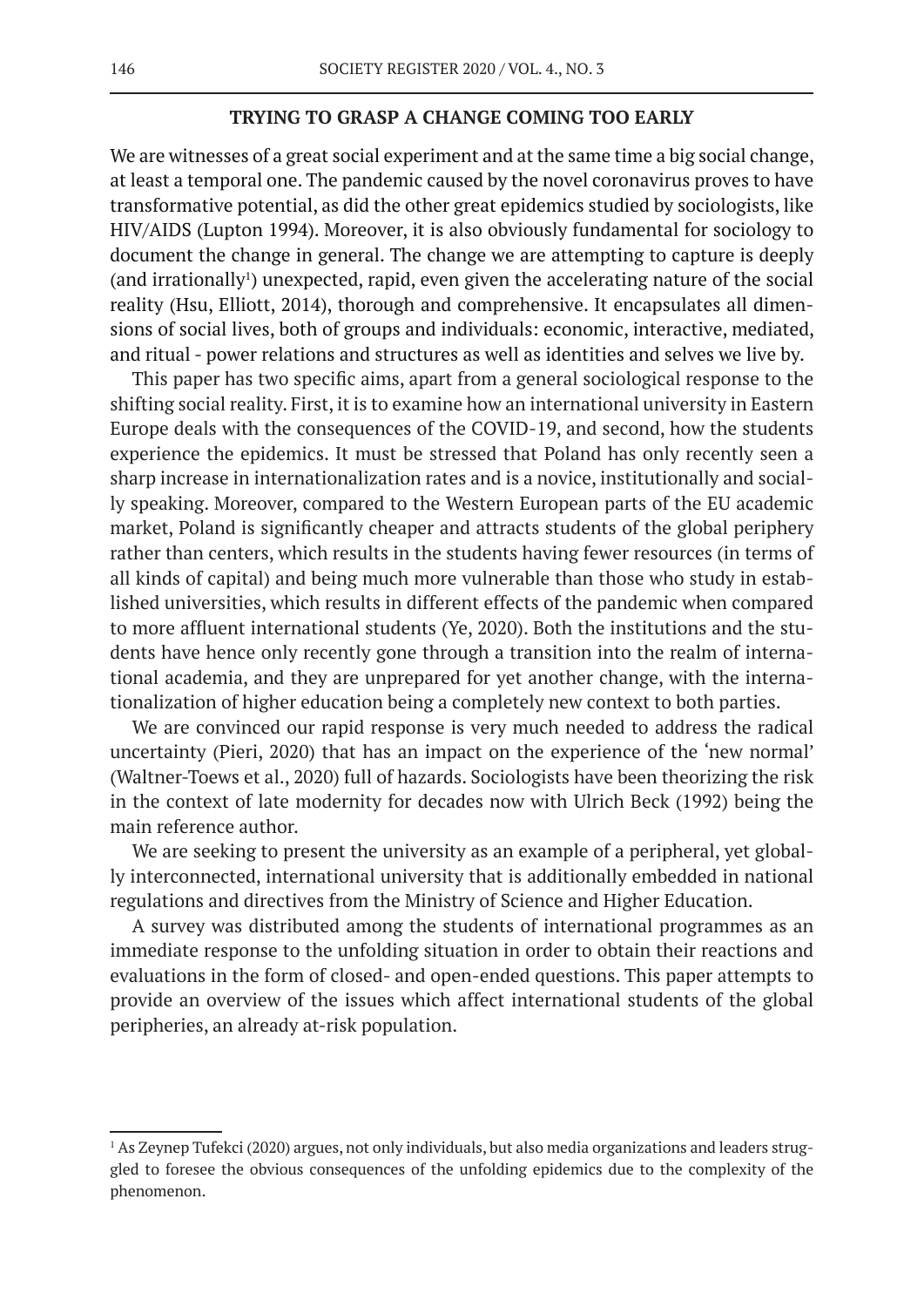#### **LAGGING REFLEXIVITY OF THE RISK UNIVERSITY**

Academia, including public universities have been a subject of critique inherently present in its operation (eg. Bourdieu 1988). The recent transformations (together with late modern societies) towards neo-liberal are frequent subjects of these critical analyses (Holmwood, Chaime 2019). Global higher education intensifies commodification of knowledge, fetishizies social mobility and exploits the tuition fee paying students' resources. The recent protests in well-established academias of the United Kingdom or the Netherlands unveil some critical responses of the community towards its constant technocratic and hyper competitive shifts. Regardless of these efforts the capitalist logic underlines the university operation, and the strikes serve as the indicators rather than solutions of the problem at the moment.

The optimization of functioning of the universities-as-companies involves risk assessment and governance (eg. Huber 2011). It means to improve the effectiveness, including economic performance of the university, rather than engage critically with what Ulrich Beck (1992) theorized as the organizing principle of the late modern societies. This paper is informed by the latter perspective. We follow the analysis of the notion of the 'risk university' (Robertson, Muellerleile 2016), recognizing the basic contradiction of the risk society, namely the modernization processes adding to the complexity of the globalized and interconnected society. This produces or induces the risks that the modern societies in turn strive to reduce and counteract. The 'risk university' is the one - paradoxically - that addresses the 'hazards' of capitalist logic instead of reflexively inquiring into the processes that are responsible for the situation in the first place.

Some Polish universities follow other European higher education institutions' efforts to close the gap created by decreasing local student populations. They are opening to the global educational markets. The efforts are made ad hoc, have often been coordinated recently if at all, and are mostly based on the geographical proximity and geopolitical situation of the students' countries of origin (Sin, Antonowicz, Wiers-Jenssen 2019), but they can be clearly theorised as a risk management strategy by those universities. With the abundance of international students, they are reducing the uncertainty revolving around their very purpose of existence.

In turn, the students are attracted by the prospect of a European Union diploma and relatively low tuition fees, trying to manage the risks of the late-capitalist order and buying into the logic of meritocratic promise of social mobility.

As Urlich Beck (2010) noticed, the risks are unevenly distributed. In case of some universities, the tuition fees are significant additions to the institutions' budgets, but these are the students who 'invest' in their education and are in this respect totally dependent on the university. Their dependence starts with the dormitories for accommodation, through the international offices facilitating the legal stay, campuses being the centers of the student's whereabouts and frequently the only reference points on a foreign soil, and finally the most important: the study programmes and the diplomas awarded. There is a significant power imbalance between the university administration and international students.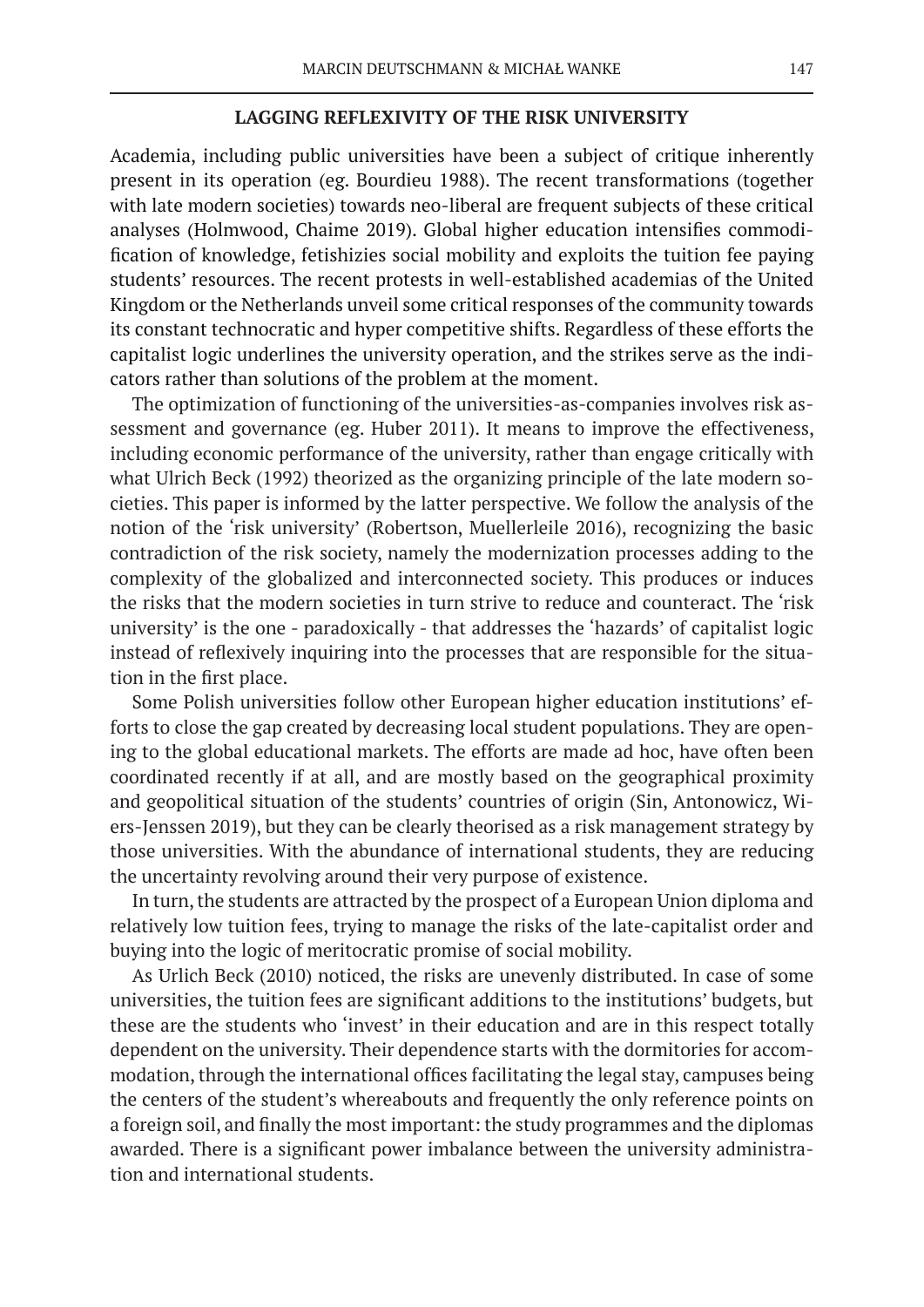Until now, standard discussions about risk and health issues have concentrated around a few main topics, such as immunisation, eating and drinking, smoking and public health (Denney 2005). The pandemic and its consequences are new risks on this list. However, different kinds of epidemics, such as cholera, plague, the so-called Spanish Flu or Ebola have shown up many times in history and were rather associated as one of the risks of the premodern period in the same way as disease, war and failing harvests (Denney, 2005). However, for the very first time, the pandemic in times of modernity caused such harm to the global economy, politics and social life.

We argue that the university and the students apply different strategies to tackle the risk of the effects of the Covid-19 pandemic. The former is using the modernist instrumental rationality, mostly through the administrative regulations of the rector and the chancellor, informed by the legal publications of the sanitary or higher education institutions - or, in the peripheral model - more established universities. The latter use individualistic strategies to maintain both psychological and physical security, also using the experts' knowledge but in a less directly hierarchical relationship.

The research has been undertaken at a middle-sized university in Poland (Central-Eastern Europe). It is one of eighteen comprehensive public universities in Poland. Located in the South-West part of the country, between two bigger academic cities, the less established university center faces severe competition from the more advantaged neighbors. The university and the city are quite attractive for international students because costs of life and tuition fees are among the lowest in the country, and the town is very well connected to other, bigger cities and to many European capitals.

The university itself holds more than 100 study programmes and specialities. The population of students is almost 8000 and decreases every year (currently 7802 according to data from March 2020). The university experienced a dramatic internationalization in the last few years. Thanks to funds within various programmes (e.g. Erasmus+) the university was able to establish and develop many connections all around the world and start a few international studies programmes in English. Not so long ago, there existed three offices dedicated to foreign students at the university:

(i) The Center for the Eastern Partnership (CEP) - dedicated to students who come from the countries of the Eastern Partnership (a majority of whom being Ukrainian) and study mostly in Polish. Merged with the Student Affairs office after the reform in the Polish law and change of the structure of the university.

(ii) The Erasmus+ Office (EO) - dedicated to the incoming and outgoing mobility programmes. The office oversees the students in exchange programs.

(iii) The Office for International Study Programmes - created in January 2017 was closed in September 2020 due to the aforementioned structural changes of the university - its competences shifted to the Student Affairs office and EO). Its intended function was to take care of regular students.

As a consequence of these actions and processes, right now (March 2020) 7,6% of the university's regular students (studying towards bachelor's, master's or doctoral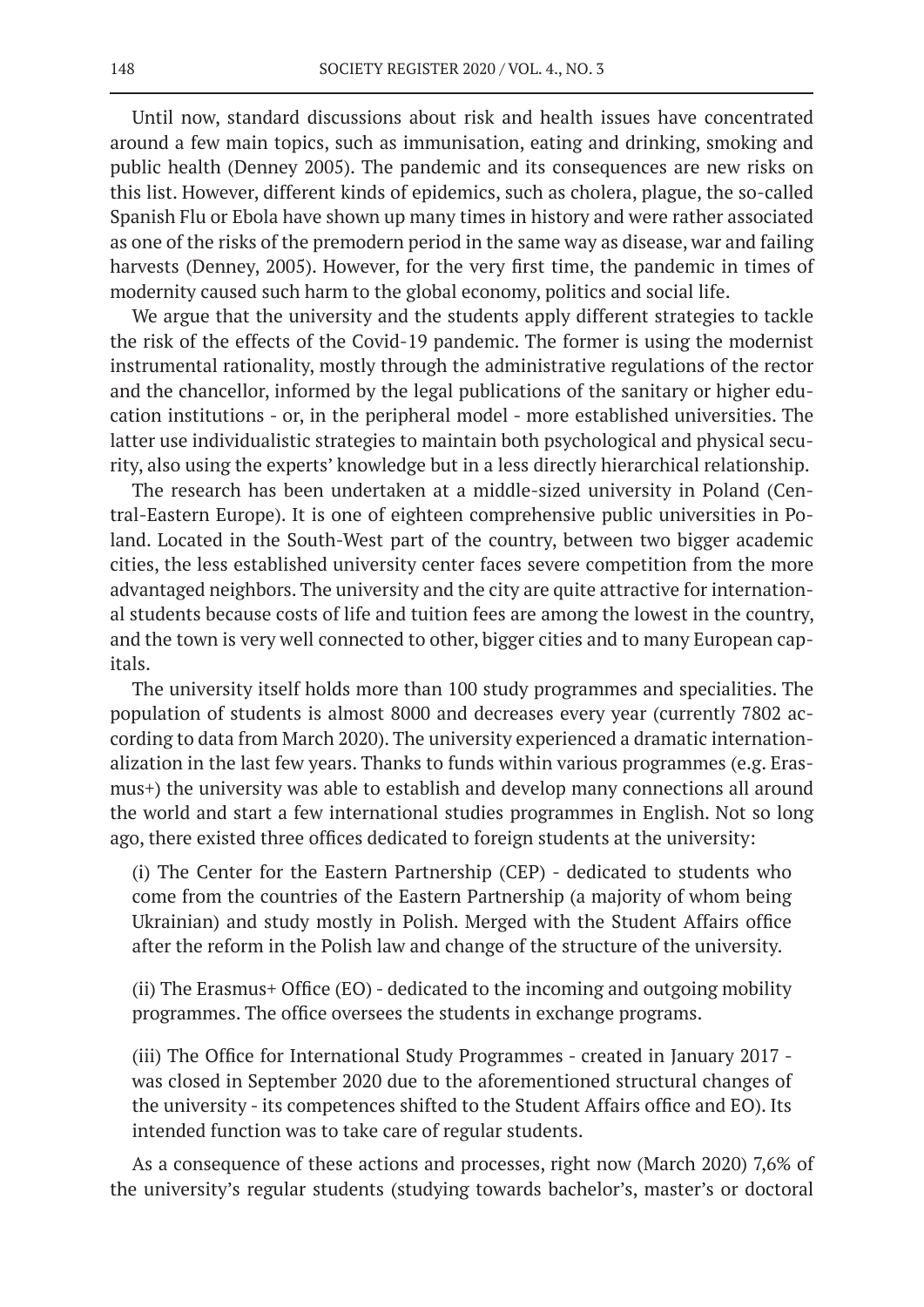degrees) are foreigners. Additionally, there are 88 Erasmus students, so altogether, 8,7% of the university's students are not citizens of Poland. Because the internationalization of the university at this scale is quite a new phenomenon, there are numerous problems, specific to such a rapid internationalization, faced by students, teachers and administrators who take part in this process. Because of the coronavirus, these problems became much more urgent than they were before, and additionally, some new problems emerged in the context of internationalization.

We would like to highlight that there are important reasons to look into internationalization of higher education in the context of spreading pandemic, as with the foreign students both them and the institution are exposed to potential harms. One hand, international students are much more mobile than local students and hence more prone to transmit the contagious disease, what poses a threat to themselves and to the university that would otherwise be more isolated. On the other hand, they are put under enormous pressure, incomparable to the local students. They are far from their homes, want to (or sometimes are forced to) go back to their countries, and at the same moment are excluded from most information in their current place of stay, just because of unavailability of information in their own language or even in English. Now, the students stay in isolation and face a discrepancy of information from different sources. Lacking social capital in the host country, they cannot return home like the majority of the native students.

There are several kinds of such students at the university:

(i) Incoming exchange students - especially the Erasmus+ program students. They are defined by the temporariness and the timing of their situation. They are supposed to stay at the university until the end of the semester. It is not clear what happens next in terms of academic teaching, and many of them arrived just at the beginning of the outbreak.

(ii) Outgoing Erasmus students - the local, full-time students in various parts of the World, especially Europe. They are dependent not only on their own university regulations and support but also on the support of the university where they study currently. Moreover, the Polish government and other governments take actions that are often unilateral. The borders would be closed, so only Polish students can come back home, and to the university. But many of these students are tuition fee-paying foreigners. They cannot come back to the university; they can only go back home.

(iii) Foreign students who pay tuition fee and study towards diploma. Admittedly their life and plans are more stable; they come to study for two or three years, usually already have developed networks of friends (fellow internationals), and plan to stay here for longer. Some of them went back to their home countries for winter break, and are not able to come back (e.g. from Iran). They are in relatively good condition - staying at home. They are able to use the resources of the family and simultaneously they can participate in classes online.

The Polish government, similarly to other governments in Europe and outside of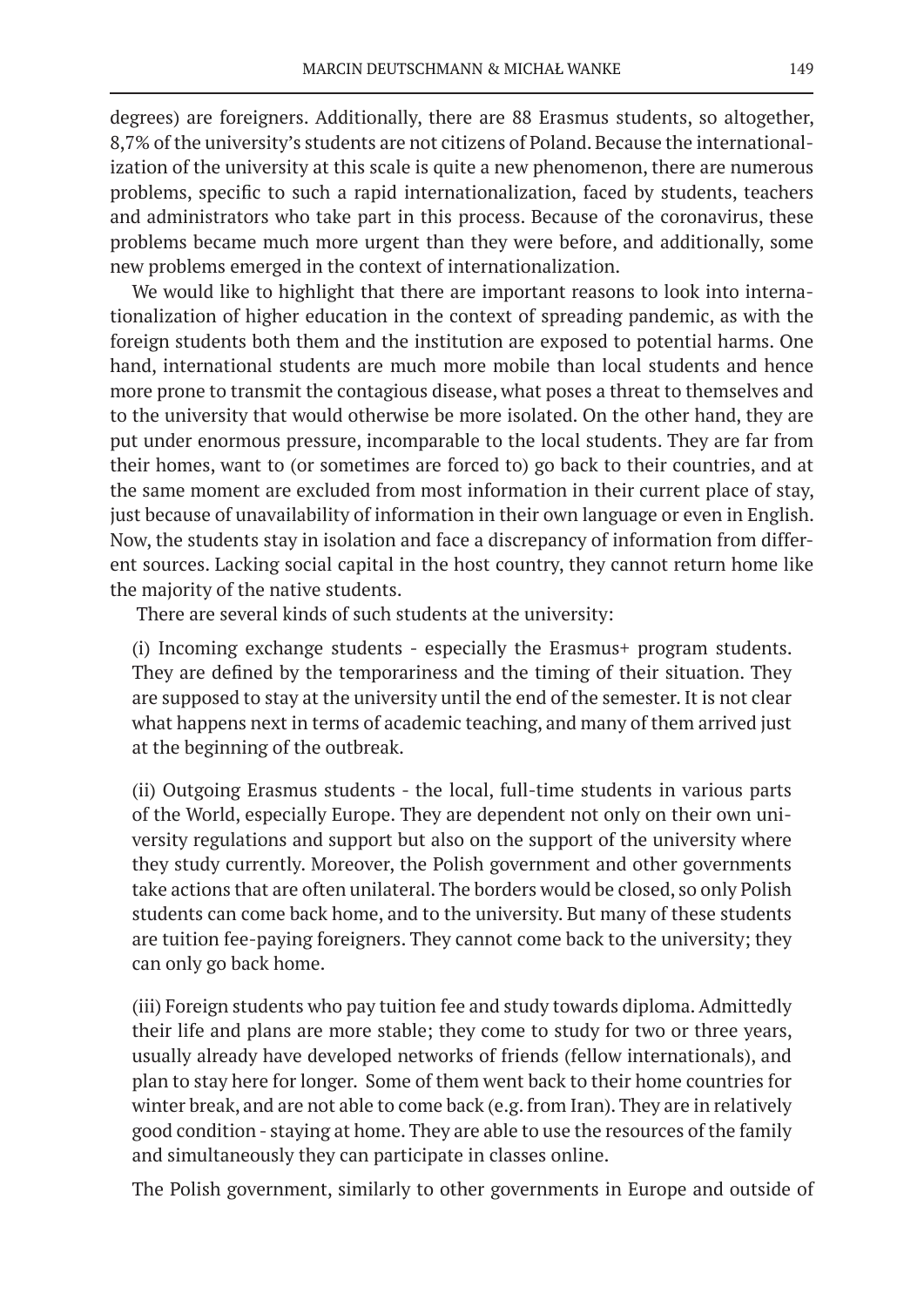the Old Continent, have made some radical and strict decisions to limit the spread of the coronavirus pandemic. The new laws, regarding many different areas of social life, have been implemented in Poland in the form of the state law passed by the national parliament, or in the form of specific ministers' regulations.

On the 2nd of March 2020, the Polish parliament adopted the legal act on specific solutions related to the prevention, counteraction and eradication of COVID-19, and other infectious diseases and crisis situations caused by them (position 374). The act allows workers, for example, to work remotely (if possible). It gives additional social care options for parents with children, and maximum prices of specific goods (such as respirators and other personal hygiene products) were implemented by the Minister of Health, providing restrictions in case of epidemiological danger.

On the 11th of March 2020, there was a crucial day for the implementation of restrictions on the territory of Poland. On this day the Minister of Health added the virus SARS-CoV-2, and illnesses caused by it, to the list of illnesses that cause hospitalization (Regulation of the Minister of Health of March 11, 2020, amending the regulation on the list of diseases that cause hospitalization, position 409). Moreover, the Minister of National Education published the regulation that from 16th March 2020 till 25th March 2020 all schools and kindergartens are closed, and classes are suspended (REGULATION OF THE MINISTER OF NATIONAL EDUCATION of 11 March 2020 on the temporary limitation of the functioning of educational system units in connection with the prevention, prevention and combating of COVID-19, position 410).

On the 13th of March 2020, the government published another series of legal acts related to the virus SARS-CoV-2. The Minister of Health announced a state of epidemiological danger (Regulation of the Minister of Health of March 13, 2020, regarding the announcement of an epidemic emergency in the territory of the Republic of Poland, position 433).

Changes of the functioning of the Higher Education in Poland have been introduced by a series of regulations by the Minister of Science and Higher Education. In subsequent legal acts, the Minister decided to suspend all classes in studies, postgraduate studies, and other forms of teaching until March 25th (Regulation of the Minister of Science and Higher Education of 11th March 2020, position 405) with a later extension of this period to April 10th (Regulation of the Minister of Science and Higher Education of 23rd March 2020, position 511). The universities were encouraged to teach all courses online during the suspension time without the usual limitation of ECTS points being impossible to get remotely (Regulation of the Minister of Science and Higher Education of 11th March 2020, position 405). It extended the validity of students IDs (Regulation of the Minister of Science and Higher Education of 12th March 2020, position 420) and doctoral IDs (Regulation of the Minister of Science and Higher Education of 12th March 2020, position 418), released employees from the obligation to work in their workplace, with an exception for cases in which the job is necessary to ensure the continuity of the university's operation (Regulation of the Minister of Science and Higher Education of 16th March 2020, position 455), gave the possibility to continue online teaching and to validate learning effects online (Regulation of the Minister of Science and Higher Education of 23rd March 2020, position 511), and made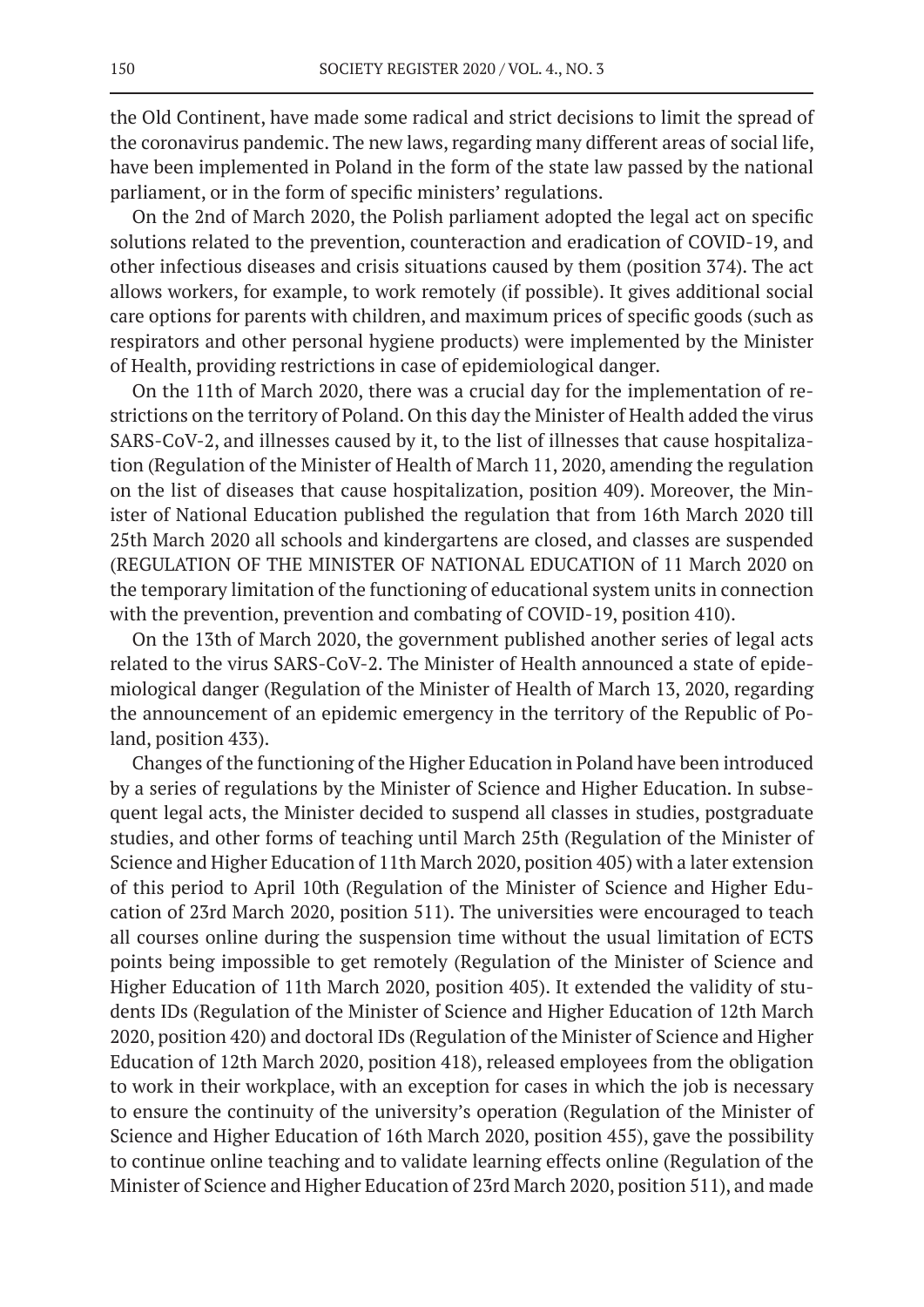it possible to make college decisions online (Regulation of the Minister of Science and Higher Education of 25th March 2020, position 528).

It is important to note that these regulations did not take into account the complicated situation of foreign students. Albeit, they gave a lot of new possibilities and freedom to the university authorities in terms of online decision making and establishing ways of e-learning at particular universities. Unfortunately, the regulators, as well as the university authorities, did not consider the problem of the digital divide, the lack of Internet connections and possible problematic access to devices. Moreover, many of these regulations remain unknown among students, especially foreign students, who often do not speak Polish and are unable to check these regulations on their own. This is why there is a crucial role and responsibility of university authorities, officers, and workers, in terms of effective communication policy and crisis management.

As a consequence of the government's regulations, the universities had to respond by introducing changes to their internal acts. At the university in question, the Rectors and the Chancellor responded with a series of internal regulations, which we will skip as they concern only university workers and will instead focus on those regarding the students directly. In cooperation with the Sanitary Office, the university's authorities implemented a rule that all students coming from abroad must spend fourteen days in quarantine.

The very first regulation of the rector of the university, from February 28th, was a ban on all travels of staff, students and doctoral students to and from countries defined as countries of higher risk. In the beginning, the regulation included the list of banned countries, but later the record was changed and referred to the list on the website of the State Sanitary Inspection (change on March 6th). On March 10th, a day before the government's regulation, due to the decision of the alliance of a few universities in the region, the rector suspended classes from March 11th until further notice, and cancelled all international travels, all university's events, and banned the lodging of new people in the dormitories. The decision was surprising to the academic community because there was no information about further steps. On March 11th the Rector of Teaching and Student Affairs, in a letter to the Deans and study coordinators, recommended e-learning. On March 13th another regulation was published with the details about remote work for the university's administration. As of March 16th, due to the rector's regulation, all consultations with students should be done remotely via phone or internet, and university offices should work mostly remotely, with limited office hours. There was not one system, recommendation or regulation about teaching tools for the whole university so teachers could creatively decide how they would accomplish e-learning. Some deans recommended using various open-source software, so as not to overload the university's servers. The information about the online form of class and teacher contact has been published on each faculty's website.

On March 18th, one of the more important regulations appeared. The dormitory was closed for people who do not live there, and a curfew was set for its inhabitants from 10 pm till 6 am. Only people who could prove that they work after these hours could enter the dormitory later than 10 pm.

Additionally, due to many student questions on the main university's website, FAQ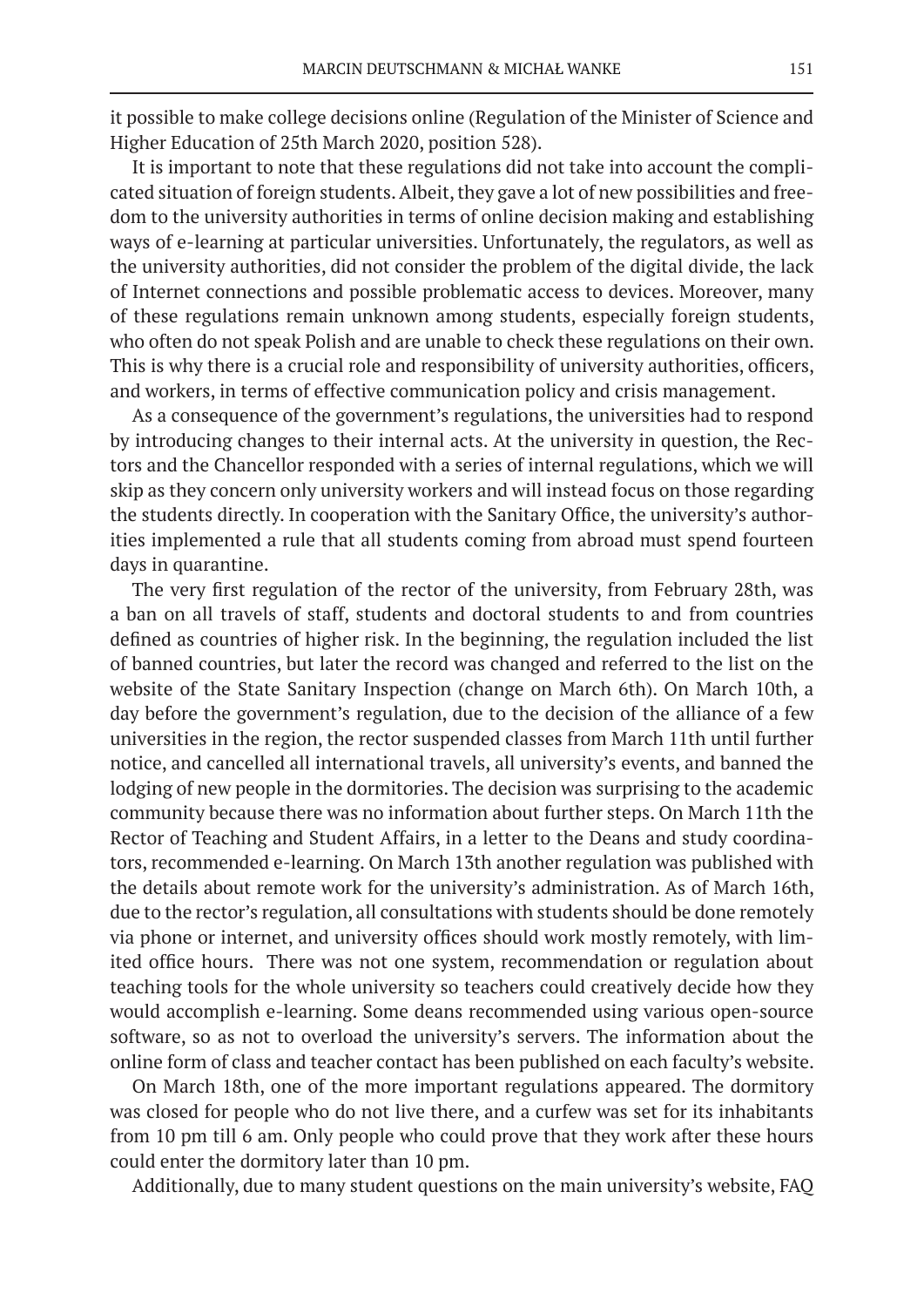was published and are continually updated. However, at the moment of submitting this text, the latest Polish version has been updated on March 25th and contains answers for 23 questions, and the latest English version from March 17th contains 23 questions. However, there is a significant discrepancy between one of the answers and the current state of affairs. The information on the website states that there is no plan to close dormitories, but according to the local media news from March 27th, one of the dormitories has to be emptied by the end of March and will be at the regional government's disposal. It is the decision of higher authorities, but there is still no official information on the university website, or internal documents, which causes many questions from students and mistrust of the university's statements.

In order to make sense of the crisis situation, steps have been taken by local sociologists to facilitate the monitoring of the problem. The calls for integrated communication policy, coordinating actions with the sanitary services amid the returns of students from China and Southeast Asia, or Ukraine (with economic/migratory ties to Northern Italy), were dismissed by administrators of the university as panic. Therefore, a survey was constructed in order to monitor the situation of the international students in the wake of the pandemic. The participants from Azerbaijan, Cameroon, Croatia, Ethiopia, Iran, Nigeria, Poland, and Turkey responded to the initial call distributed among the class of quantitative analysis in the summer semester of the academic year 2019/2020. Most of these students are tuition fee paying students, but there are also Erasmus+ program participants and regular Polish and EU students (not obliged to pay any fee). At the moment, most of these participants stay in the town, in one of the university dormitories, but some of them reside in family homes nearby (Polish students) or in their home countries (foreigners who went for the semester break and could not come back because of the restrictions related to the pandemic). One of the students is currently on Erasmus mobility at a different university in Greece. It is a pilot study before much wider research, which is planned to be carried out within this course with the students in the coming weeks, on a much more extensive sample, including other international universities. Therefore, the aim of this early stage analysis is purely exploratory.

### **DEFERRED PERCEPTION AND THE CONSUMPTION OF RISK**

All the research participants heard about the virus when the epidemics broke out in China, but they downplayed the potential effects using multiple strategies characteristic of late modernity. First of all, some approached it as a mediated (and hence, remote) danger, that has been normalized as a part of the everyday experience and is rendered as part of the complexity of modernity.

I didn't care much. Every year there is a new virus that comes and "kills" thousands of people (or animals), and some governments over-react the situation to hide their corruption with new "problem", the biggest part of the population is not affected by anything or just "goes through" it and overcome virus/infection by medicament or natural immunity, so I can say that I got used to it, and it did not mean to me much. It's like a war for most of the people, as long as it is far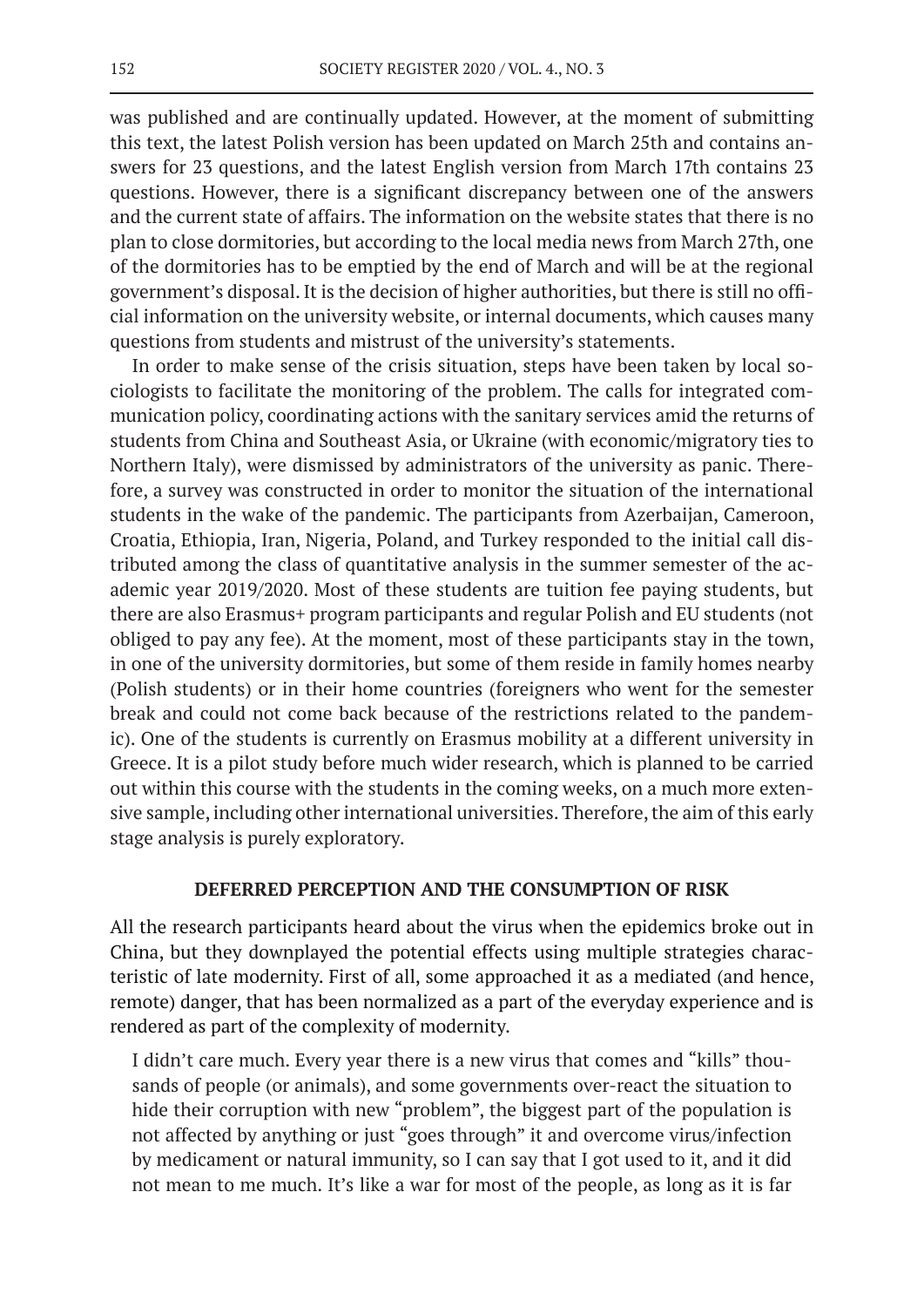from sight, nobody cares (m\_Cro\_30)<sup>2</sup>.

There is significant mistrust towards the government's actions expressed in this quotation and the expectation to dramatize the risk. Furthermore, there are references to some scientific rationale (and language), applying the internalized expert's knowledge to normalize the phenomenon. Anthony Giddens (2013) famously called it 'double hermeneutics,' characteristic of reflexive modernity and individual strategies to build ontological security (Giddens, 1991).

Secondly, some tried to distance the problem from themselves in various ways and kept certain remoteness to the problem. They did not consider the problem as just a mediated issue - they would admit it was a real problem, but with spatially limited impact, not affecting their territory:

(1) I thought it would stay in China, and they will find a solution (f\_Tr\_25).

(2) I didn't take it seriously because I had hoped that China would put it under control and never imagined it would expand to the world like this (m\_Eth\_27).

(3) I did not expect that it will spread around the world and will affect the people in this scale (m\_Tr\_25).

(4) I didn't think Europe would be harmed (f\_Tr\_21b).

(5) When I heard about coronavirus for the very first time, I thought it concerns only China. I didn't even expect that it would affect Poland (f\_Tr\_21a).

(6) I never thought it would come this close to me (m\_Cam\_30).

In the six statements above, it is visible how the respondents use the same strategy to distance the problem from themselves in a different way. In the statement 1. and 2. they limited the virus to the status of the regional problem of just one country, which can probably resolve the issue, so it wouldn't spread further. In the following comments from different participants, they did not reduce the virus to just one country, but still did not consider it as a global issue. In the subsequent statement, the virus is not considered a problem which could reach Europe (4) or Poland (5), and even if it happened, there would be a medicine already. In the last statement the personal situation is considered. These five stages and distances (a local problem far away, global, European, national, personal) might be considered in further research as kinds of safety zones of problematic appropriation. Where is the border between a safe distance to the problem, and a distance at which the problem starts to bother a person and becomes a perceived danger?

Third of all, the students believed that a medical response to the new virus would be

<sup>&</sup>lt;sup>2</sup> All quotations of students statements are coded according to the same key: the first part of the code indicates gender (f - female, m - male), the second part of the code indicates the country of origin (Az -Azerbaijan, Cam - Cameroon, Cro - Croatia, Eth - Ethiopia, Nig - Nigeria, Pol - Poland, Tr - Turkey, the last part of the code indicates the age of the student. In case when the combination is similar for the certain student, we added letters a, b, c… in the end of the code.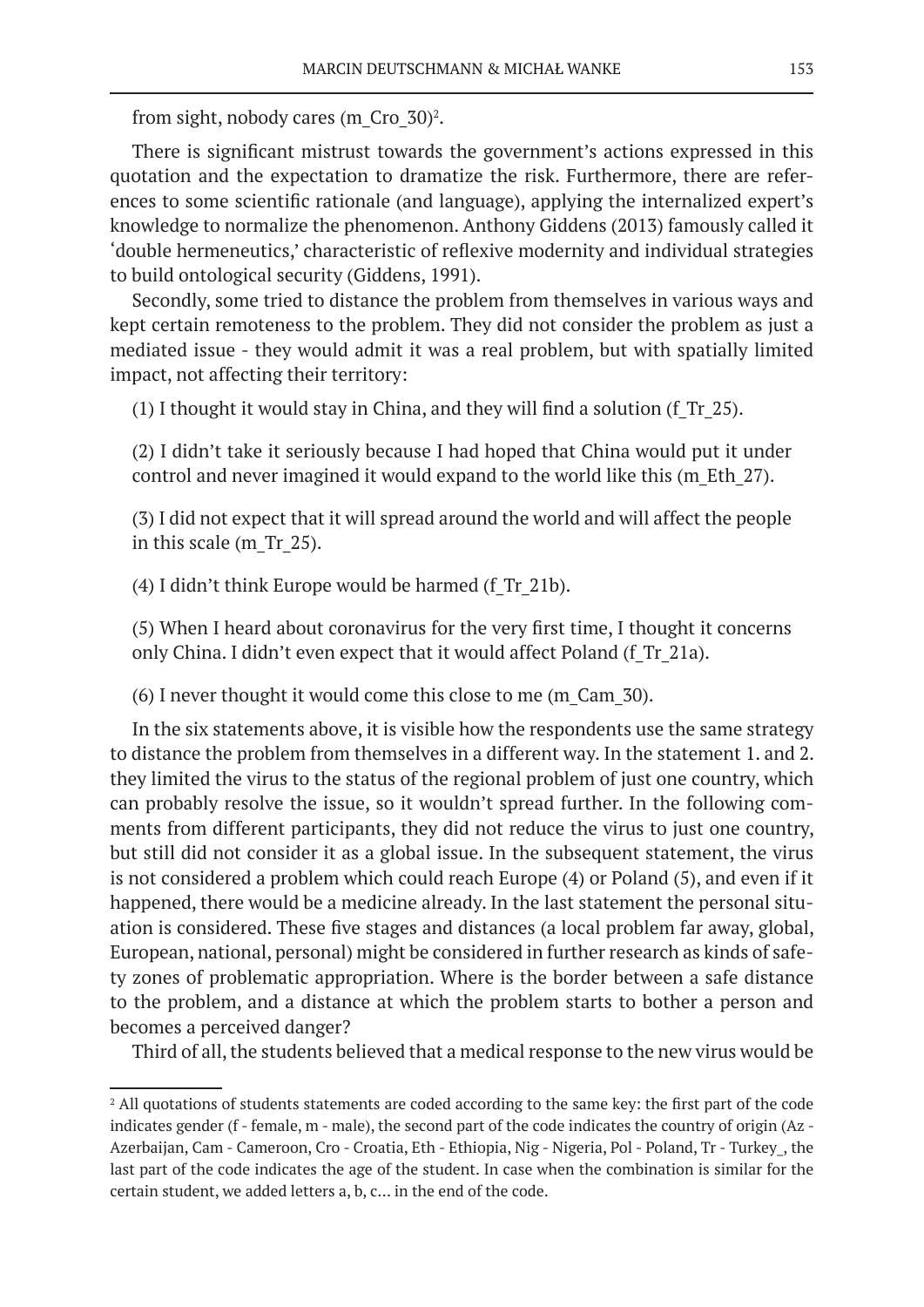obvious and would come quickly, putting a significant amount of trust in the experts.

(1) I think a vaccine is coming soon! (m\_Az\_26)

(2) I thought medicine would be found for the coronavirus (f\_Tr\_21b)

This seems to be typical for the contemporary interpretations of death, diseases or catastrophes. According to these discourses, there are no unsolvable problems, because the expert society and its modernized technology hold all the solutions to possible problems. Everything is just a technical issue, including death. The virus is not just a killer anymore. People do not die just because there is a new deadly disease. People die because there is no medicine yet, but it is just a matter of time. Science can solve all problems, including death. It is worth noticing the exclamation mark in the first sentence. It has a purpose to strengthen the statement and show the strength of this trust in science and contemporary medicine.

The majority of participants are afraid of the pandemic (17), are annoyed because of the inconvenience (20), and are bored because they have to stay home (18). They individualize the risks and refer to themselves and their personal freedoms when assessing it with a somewhat consumerist style: complaining about the 'interrupted service' of everyday consumption. A student commenting on what has changed elaborates that her:

rate of shopping which is my hobby has reduced due to restrictions of often movements. Though sad but to an extent I am happy because this helped me to devote myself to savings. (f\_Cam\_26)

At the same time, 21 of the participants are curious about the current events. 14 participants think that from now on, everything will be different, and 9 people believe that the virus will be defeated soon, and 1 person thinks it will stay with us forever. When students consider the situation in the city and in Poland, they say that everyone is in panic. They also notice that people are supposed to stay home, but they can see a lot of people by windows, which seems contradictory.

Regarding the immediate risk, 15 out of 23 participants were afraid that they could get the virus, and only three of them are not afraid. One of students declared:

*I can see the end, due to the numerous deaths (m\_Cam 38).* 

At the same moment, the students are afraid not only about their personal health, but also about the local healthcare system in case of getting the disease. Another student says:

*I'm a foreigner in Poland, and I'm so afraid that if I get the virus what will I do? We are facing racism here so if I go to the hospital I'm not so sure that they will take care of me* (f\_Tr\_21c).

Besides their own health, they also think about their closest family and friends. 18 of the research participants are afraid that one of their close ones could get the virus, and only two of them are not afraid about it. So, more students are concerned about their close ones' health than their own. They declare: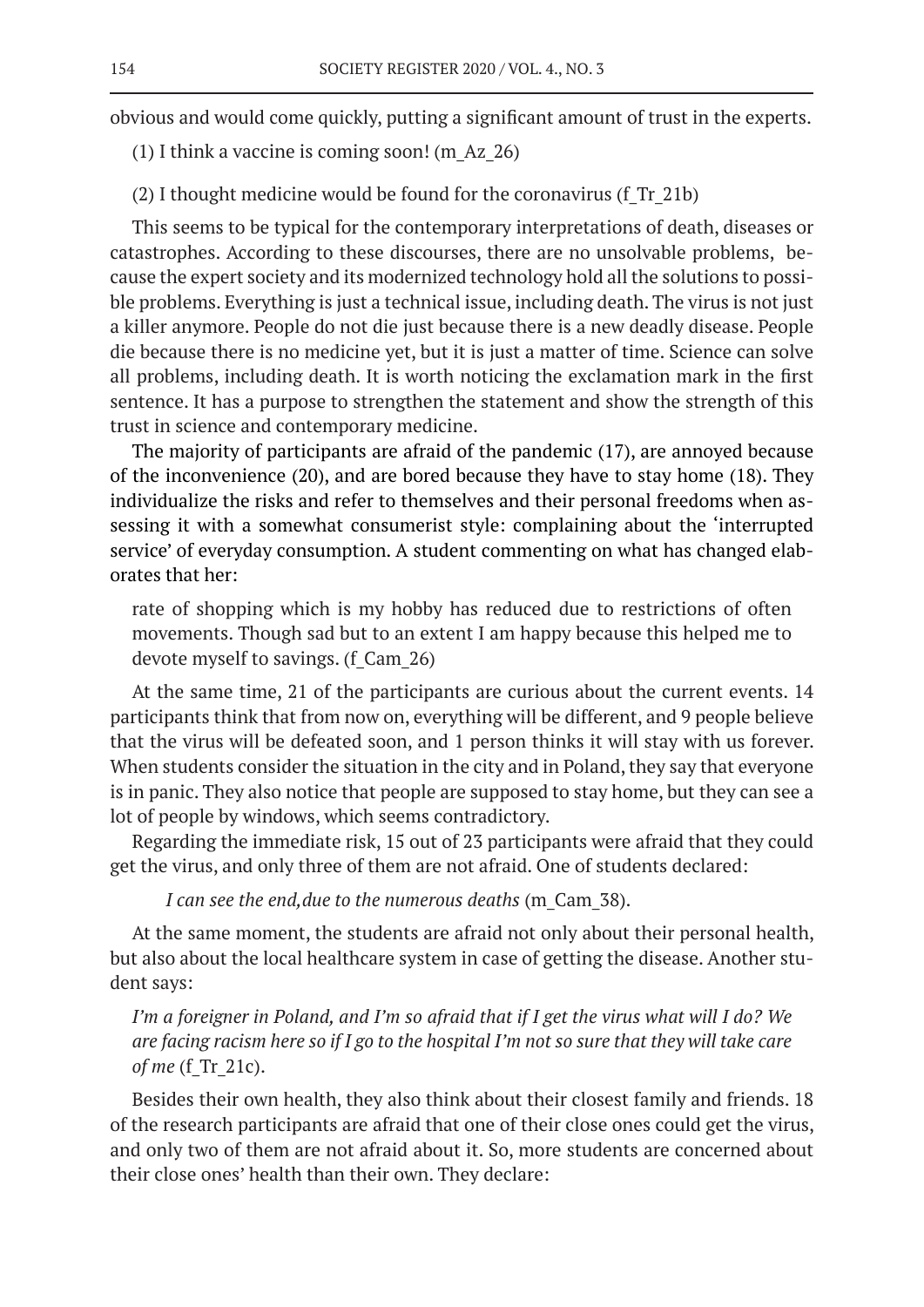## *I am scared for my family life* (f\_Pol\_23)*.*

Locating the problem in the individual is in line with the subjective strategies underlined by the late modernity theorists. As one of the respondents put it:

Coronavirus has proved that everything around me is so temporary. things our lives revolved around... school, work, gym, malls, movies, society have all gone for a toss as we are learning to live without them. It has taught me that in the end, it's my own home and family that keeps me safe, and God too (m\_Nig\_28).

More than half of participants are stressed because their financial situation is getting worse now, and this is one of crucial points of students' uncertainty. They underline that they can't find a job because of the pandemic, and even when somebody has a job, she has to stay home because the workplace is closed. Moreover, they are afraid that even if the virus goes away, they will be stigmatized by employers because foreigners will stay suspicious.

We asked students also to evaluate the government's and university's policy towards coronavirus. These questions didn't mean to measure the real opinion about the governmental or university's actions, rather the feeling and the sense of security. Most students think that the government's actions are effective. Some student even declare:

## *Poland is the best at controlling this situation compared to the other European countries* (f\_Tr\_21c).

18 students agree that universities' actions are reasonable. However, even if their general opinion and feeling about the university's actions is positive, they underline that their education stopped. They also noticed that the university is a place of higher risk, because there are a lot of youths who are exposed to the World.

The university started e-learning mode on March 16th, and 6 of the students evaluated it as a very good idea, while 11 declared it was okay, and two of them thought it was a bad idea. However, independently from these declarations students don't believe that e-learning is equal to classic lectures and classes. The fact about the university being closed is itself scary to the students.

## *My university is locked down and the opening day is not certain. This is the scary thing about my academic year* (f\_Tr\_25).

All of this in general leads to international students' uncertainty: 19 participants of our research feel uncertain about their near future because of the pandemic.

*I have no idea what will happen next* (m\_Eth\_27).

They declare they try to live their lives normally, but that it's impossible:

The situation changed everything in my daily life. University is closed, my work is closed. I am at home all the time. I go out only for shopping. I am trying to have a normal life but it is impossible. I am doing something all the time (reading, cooking, cleaning) but it is not a normal situation. All the time I am scared that someone from my family, friends can be infected. All the time I have a bad moon,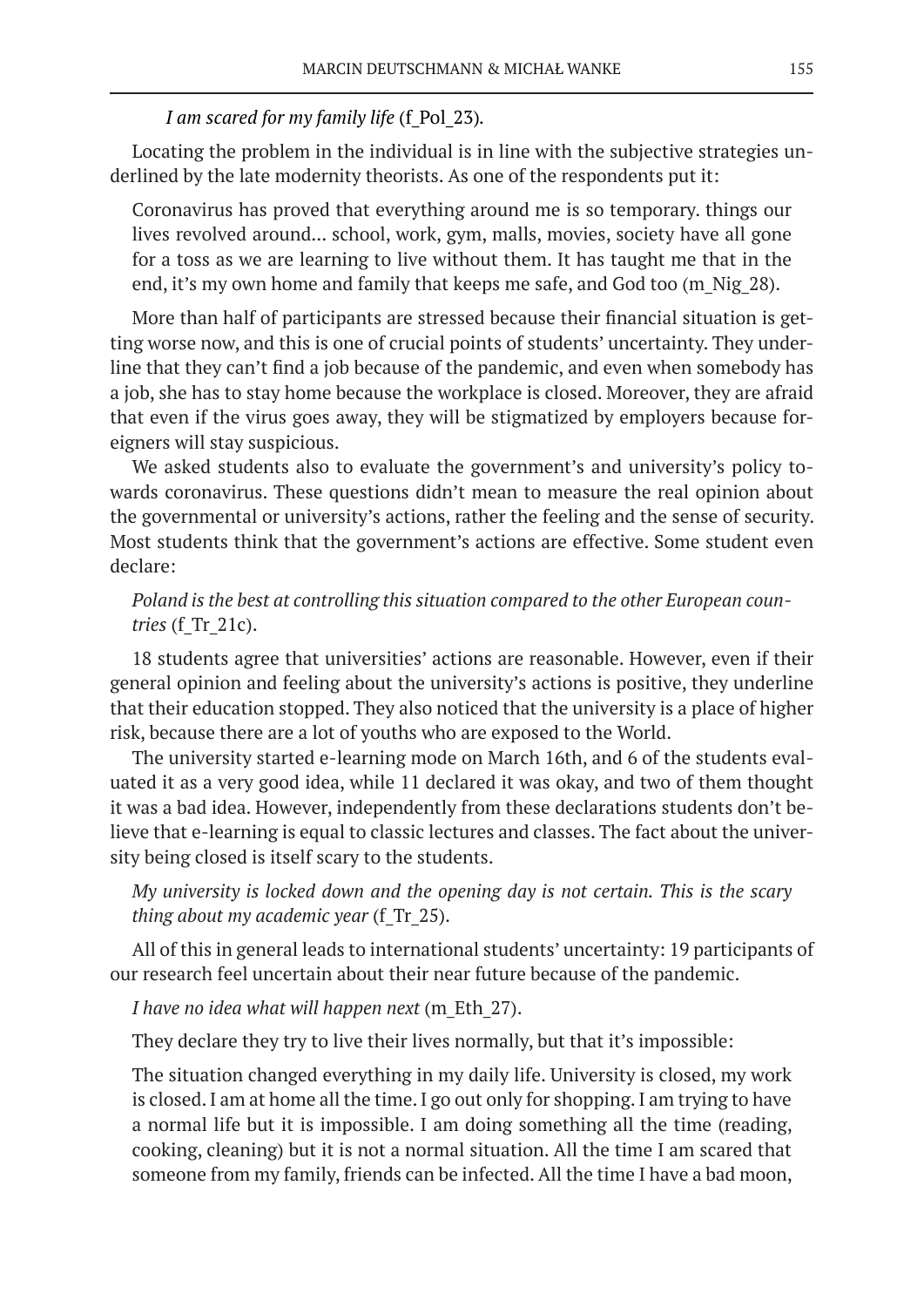I cannot sleep. I am stressed all the time. I am afraid to turn on tv or the internet because there is still information about the next infected or dead (f\_Pol\_22).

The lack of information about system solutions leads students to uncertainty, and to making important decisions very rapidly, without a second thought, because there is no time for that.

Fear industry with the leading role of mass media creates the feeling of uncertainty and causes overestimation or underestimation of risk.

 *All the time I have a bad moon, I cannot sleep. I am stressed all the time. I am afraid to turn on the tv or the internet because there is still information about the next infected or dead.* (f Pol 22)

People look for safety and try to find it in their home, with family, even when objectively it would be better to stay where they are right now. It's not about the rational calculation, rather about the feeling of being safe. The good example are Spanish students who wave between staying in Poland and going home, and finally choose to go, even when the travel itself is risky, and in their point of destination, there are many more people who are infected and who actually die because of the virus.

## **THE NEED FOR RAPID RESPONSES TO ACCELERATING PANDEMIC**

The survey done has a few significant limitations and constitutes a very early-stage piece of research of various phenomena connected to the pandemic of COVID-19. First of all, the sample size is too small to make any significant generalizations, even for one university (23 cases). However, the research purpose was to recognize the situation and possibilities for further investigations, and it was accomplished. Another step will be developed, in the form of a more detailed and deeper conceptualized questionnaire distributed among a statistically significant random sample of the university's international students.

Second of all, it is just a pilot study done at only one university, though the problems described seem to be much wider and typical for similar-sized universities in world's peripheries. To prove this we would like to perform similar research in a few different universities in the world<sup>3</sup>.

Third, the limitation is the survey questionnaire itself. In many cases, we decided to resign from the answers suggestions to gather qualitative data, which will be further used for the conceptualization of concepts and problems. In many cases, further conceptualization is badly needed. For example, when asking about the government or university's policy towards the crisis, the general feeling may be positive, but asking more specific questions, addressing more specific problems, may give us different results. The set of items has to be developed and specified.

There are certain implications to be drawn though. For university administrations - need to recognize uncertainty of the students too. For sociologists - the conceptualization of reflexive modernity in globalized education generates a new level of problems to address, especially amid the epidemics. Apart from the initial questions

<sup>&</sup>lt;sup>3</sup> If you are interested in cooperation, please contact us.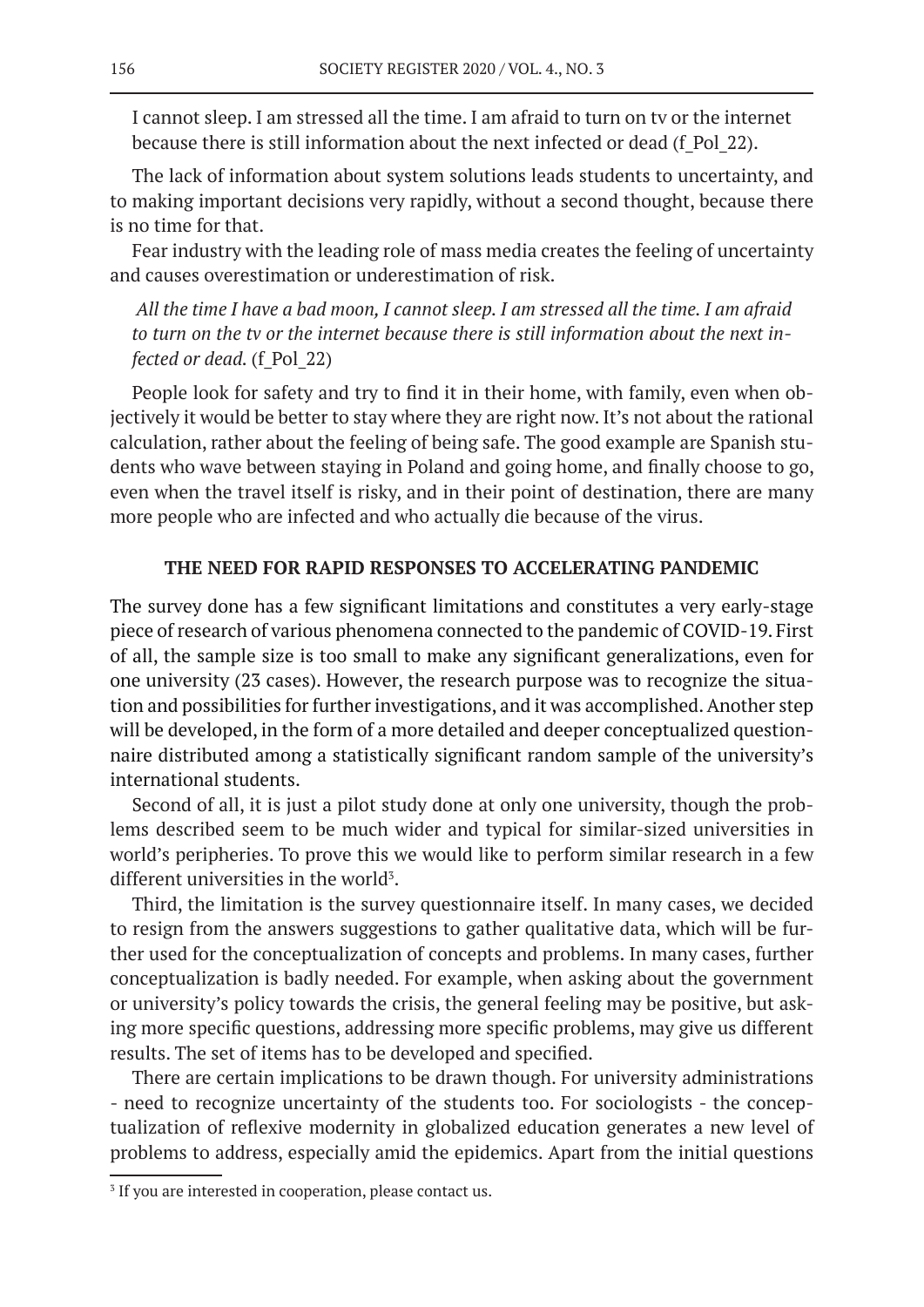we posed, some further research questions we intend to ask touch upon the rapid distance learning revolution: what are the 'risks' of remote teaching and learning, who has skills and access and who has not? What amounts of immaterial, digital labor are to be performed and underpaid by the university staff (Woodcock, 2018)? What are the consequences of platformization of the university for privacy, surveillance, algorithmic governance etc. (Carrigan, 2020)?

The pandemics unveiled the contradictory dynamics of the risk university that is visible on the margins of global higher education. The more so, that both the change and the response comes late. Further research on this problem is needed to apply effective mechanisms to attempt to bypass the disadvantaged combination of the peripheral university and the students coming from the global South.

**FUNDING:** This research received no external funding.

**CONFLICT OF INTEREST:** The authors declare no conflict of interest.

**ACKNOWLEDGEMENTS:** The authors would like to thank Julia Dickenson, a Fulbright programme English Teaching Assistant at the University of Opole for her kind corrections made on her flight back home amid the Covid-19 pandemic.

#### **References**

Beck, Ulrich. 1992. *Risk Society: Towards a New Modernity*. London and New York: Sage.

- Beck, Ulrich. 2010. "Remapping social inequalities in an age of climate change: for a cosmopolitan renewal of sociology." *Global Networks* 10.2: 165-181. https://doi. org/10.1111/j.1471-0374.2010.00281.x
- Beck, Ulrich, Anthony Giddens, & Scott Lash. 1994. *Reflexive modernization: Politics, tradition and aesthetics in the modern social order*. Stanford: Stanford University Press.
- Bourdieu, Pierre (1988). *Homo Academicus*. Cambridge, UK: Polity.
- Carrigan, Mark. 2020. "The Platform University and COVID-19." *Discover Society.* Retrieved 09.04.2020 (https://discoversociety.org/2020/04/07/the-platform-university-and-covid-19/).
- Denney, David. 2005. *Risk and Society.* London: SAGE Publications Ltd.
- Giddens, Anthony. 1991. *Modernity and self-identity: Self and society in the late modern age*. Stanford: Stanford University Press.
- ------. 2013. *New rules of sociological method: A positive critique of interpretative sociologies*. London: John Wiley & Sons.
- Holmwood, John and Chaime Marcuello Servos. 2019. "Challenges to Public Universities: Digitalisation, Commodification and Precarity." *Social Epistemology* 33(4): 309-320. https://doi.org/10.1080/02691728.2019.1638986
- Hsu, Eric L. & Anthony Elliott. 2015. "Social acceleration theory and the self." *Journal for the Theory of Social Behaviour* 45(4): 397-418. https://doi.org/10.1111/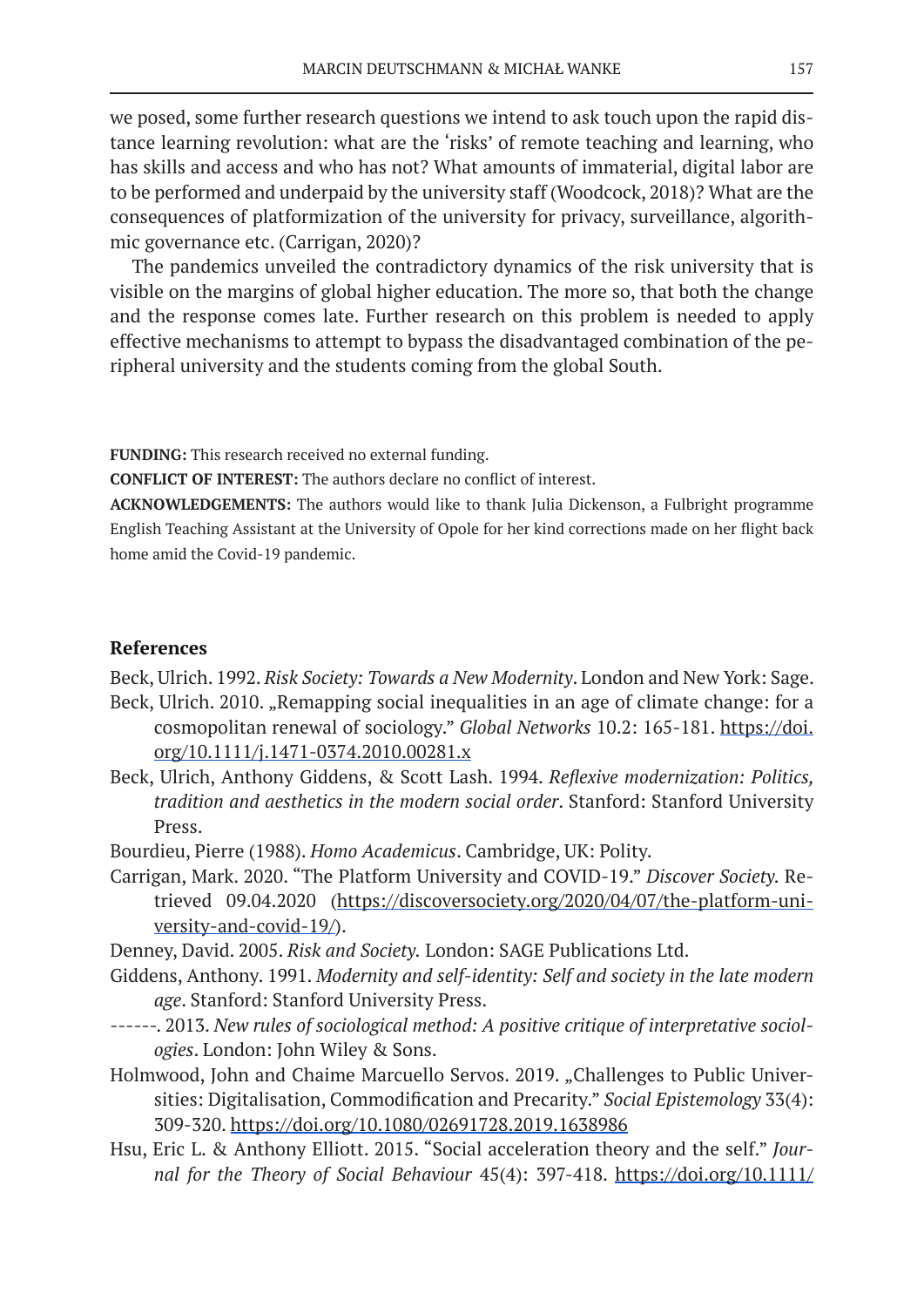jtsb.1207

- Huber, Michael. 2011. *The risk university: Risk identification at higher education institutions in England.* London: London School of Economics and Political Science. Retrieved April 9, 2020 (http://eprints.lse.ac.uk/38891/1/The\_risk\_university\_Risk\_ identification at higher education institutions in England.pdf).
- Lupton, Deborah. 1994. *Moral threats and dangerous desires: AIDS in the news media*. London: Routledge.
- Pieri, Elisa. 2020. "Radical uncertainty, sociology and the social impacts of pandemic preparedness on citizens." *Discover Society.* Retrieved March 22, 2020 (https:// discoversociety.org/2020/03/21/radical-uncertainty-sociology-and-the-social-impacts-of-pandemic-preparedness-on-citizens/).
- Robertson, Susan L. and Christopher Muellerleile. 2016. "Universities, the Risk Industry and Capitalism: A Political Economy Critique." Pp. 122-139 in *A European Politics of Education? Perspectives from Sociology, Policy Studies and Politics,* edited by Romuald Normand and Jean Louis Derouet. London and New York: Routledge.
- Rozporządzenie Ministra Edukacji Narodowej z dnia 11 marca 2020 r. w sprawie czasowego ograniczenia funkcjonowania jednostek systemu oświaty w związku z zapobieganiem, przeciwdziałaniem i zwalczaniem COVID-19 (Regulation of the Minister of National Education of 11 March 2020 on the temporary limitation of the functioning of educational system units in connection with the prevention, prevention and combating of COVID-19)
- Rozporządzenie Ministra Nauki i Szkolnictwa Wyższego z dnia 11 marca 2020 r. w sprawie czasowego ograniczenia funkcjonowania niektórych podmiotów systemu szkolnictwa wyższego i nauki w związku z zapobieganiem, przeciwdziałaniem i zwalczaniem COVID-19 (Regulation of the Minister of Science and Higher Education of 11 March 2020 on the temporary limitation of the functioning of some entities in the higher education and science system in relation to the prevention, prevention and combating of COVID-19)
- Rozporządzenie Ministra Nauki i Szkolnictwa Wyższego z dnia 12 marca 2020 r. zmieniające rozporządzenie w sprawie dyplomów doktorskich, dyplomów habilitacyjnych i legitymacji doktoranta (Regulation of the Minister of Science and Higher Education of 12 March 2020 amending the regulation on doctoral diplomas, habilitation diplomas and doctoral student ID)
- Rozporządzenie Ministra Nauki i Szkolnictwa Wyższego z dnia 12 marca 2020 r. zmieniające rozporządzenie w sprawie studiów (Regulation of the Minister of Science and Higher Education of March 12, 2020 amending the regulation on studies)
- Rozporządzenie Ministra Nauki i Szkolnictwa Wyższego z dnia 16 marca 2020 r. zmieniające rozporządzenie w sprawie czasowego ograniczenia funkcjonowania niektórych podmiotów systemu szkolnictwa wyższego i nauki w związku z zapobieganiem, przeciwdziałaniem i zwalczaniem COVID-19 (Regulation of the Minister of Science and Higher Education of 16 March 2020 amending the regulation on the temporary limitation of the functioning of certain entities in the higher education and science system in relation to the prevention, prevention and combating of COVID-19)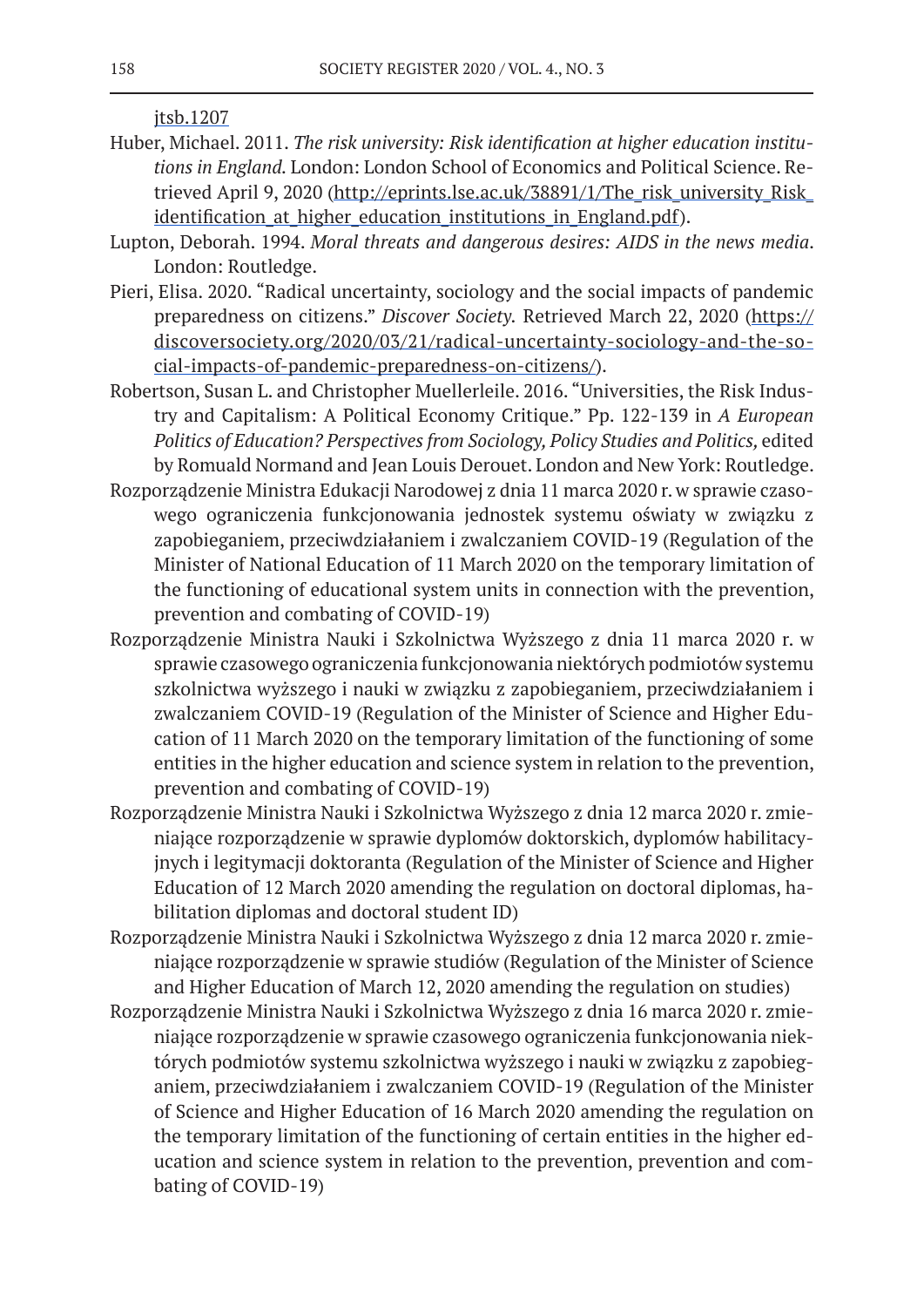- Rozporządzenie Ministra Nauki i Szkolnictwa Wyższego z dnia 23 marca 2020 r. w sprawie czasowego ograniczenia funkcjonowania niektórych podmiotów systemu szkolnictwa wyższego i nauki w związku z zapobieganiem, przeciwdziałaniem i zwalczaniem COVID-19 (Regulation of the Minister of Science and Higher Education of 23 March 2020 on the temporary limitation of the functioning of some entities in the higher education and science system in relation to the prevention, prevention and combating of COVID-19)
- Rozporządzenie Ministra Nauki i Szkolnictwa Wyższego z dnia 25 marca 2020 r. zmieniające rozporządzenie w sprawie czasowego ograniczenia funkcjonowania niektórych podmiotów systemu szkolnictwa wyższego i nauki w związku z zapobieganiem, przeciwdziałaniem i zwalczaniem COVID-19 (Regulation of the Minister of Science and Higher Education of 25 March 2020 amending the regulation on the temporary limitation of the functioning of certain entities in the higher education and science system in relation to the prevention, prevention and combating of COVID-19)
- Rozporządzenie Ministra Zdrowia z dnia 11 marca 2020 r. zmieniające rozporządzenie w sprawie wykazu chorób powodujących powstanie obowiązku hospitalizacji (Regulation of the Minister of Health of March 11, 2020 amending the regulation on the list of diseases that cause hospitalization)
- Rozporządzenie Ministra Zdrowia z dnia 13 marca 2020 r. w sprawie ogłoszenia na obszarze Rzeczypospolitej Polskiej stanu zagrożenia epidemicznego (Regulation of the Minister of Health of March 13, 2020 regarding the announcement of an epidemic emergency in the territory of the Republic of Poland, position 433)
- Sin, Cristina, Dominik Antonowicz, & Jannecke Wiers-Jenssen Attracting. 2019. "International Students to Semi-peripheral Countries: A Comparative Study of Norway, Poland and Portugal." *Higher Education Policy* 1-24. https://doi.org/10.1057/ s41307-019-00135-3
- Tufekci, Zeynep. 2020. "It Wasn't Just Trump Who Got It Wrong. America's coronavirus response failed because we didn't understand the complexity of the problem." *The Atlantic.* Retrieved March 25, 2020 (https://www.theatlantic.com/technology/archive/2020/03/what-really-doomed-americas-coronavirus-response/608596/).
- Ustawa z dnia 2 marca 2020 r. o szczególnych rozwiązaniach związanych z zapobieganiem, przeciwdziałaniem i zwalczaniem COVID-19, innych chorób zakaźnych oraz wywołanych nimi sytuacji kryzysowych (The Act of March 2, 2020 on special solutions related to the prevention, prevention and eradication of COVID-19, other infectious diseases and crisis situations caused by them)
- Waltner-Toews, David, Annibale Biggeri, Bruna De Marchi, Silvio Funtowicz, Mario Giampietro, Martin O'Connor, Jerome R. Ravetz, Andrea Saltelli, and Jeroen P. van der Sluijs. 2020. "Post-Normal Pandemics: Why Covid-19 Requires a New Approach To Science." *Discover Society*. Retrieved March 28, 2020 (https://discoversociety.org/2020/03/27/post-normal-pandemics-why-covid-19-requiresa-new-approach-to-science/).
- Woodcock, Jamie. 2018. "Digital labour in the university: understanding the transformations of academic work in the UK." *tripleC: Communication, Capitalism &*